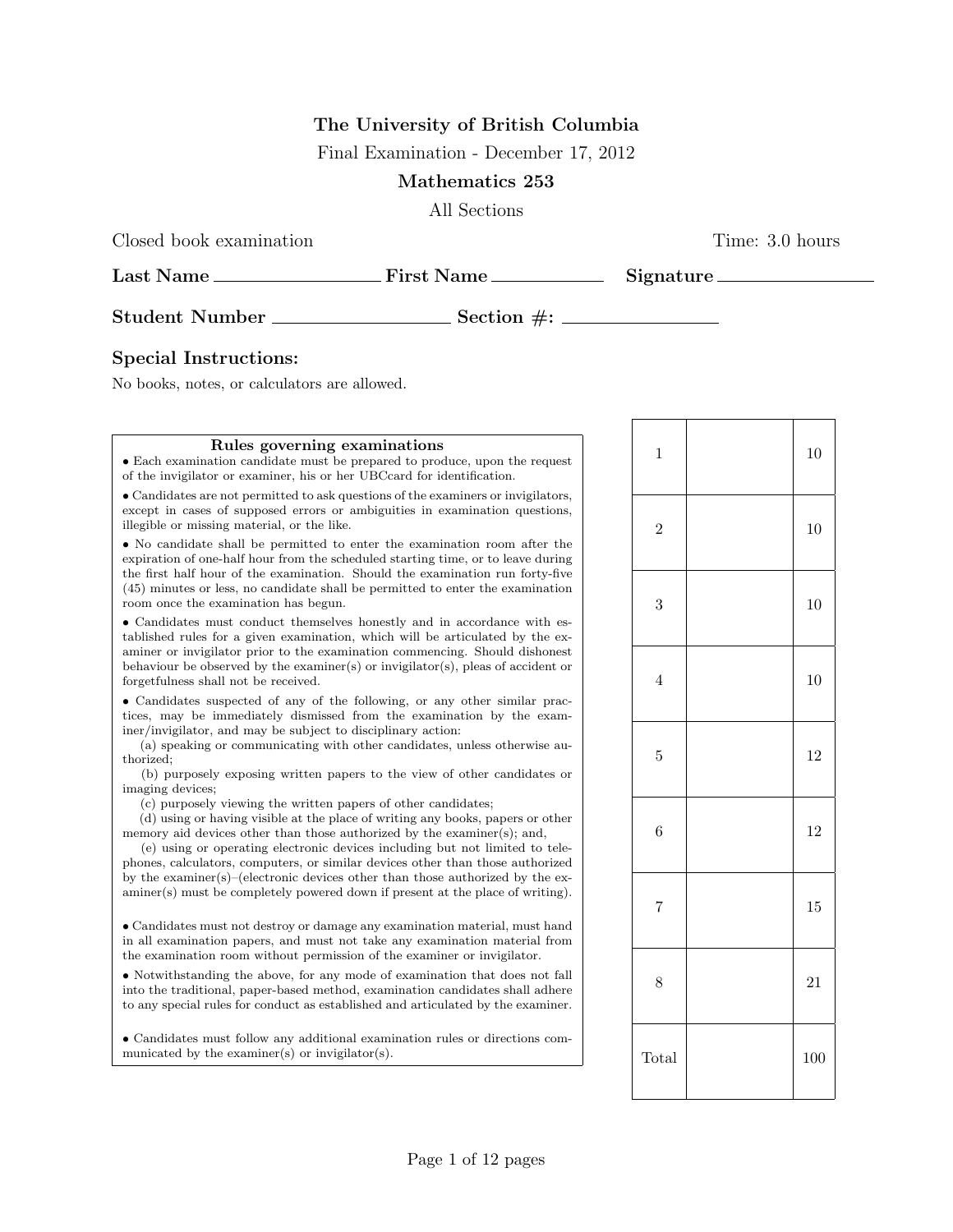Problem 1 [10 points]. Put your answer in the box provided and show your work. No credit will be given for the answer without the correct accompanying work.

1. **3 points.** Find the value of the constant k such that  $u(x,t) = e^{kt} \cos(2x)$  is a solution of the heat equation  $u_t = u_{xx}$ .

Answer:

2. **3 points.** Let P be the plane tangent to the ellipsoid  $2x^2 + 3y^2 + z^2 = 9$  at the point  $(-1, 1, 2)$ . Find the point where  $P$  intersects the  $y$ -axis.

Answer:

3. 4 points. Suppose that  $e^{xyz} = x + y + z$ . Find  $\frac{\partial z}{\partial x}$  at the point  $(-1, 2, 0)$ .

Answer: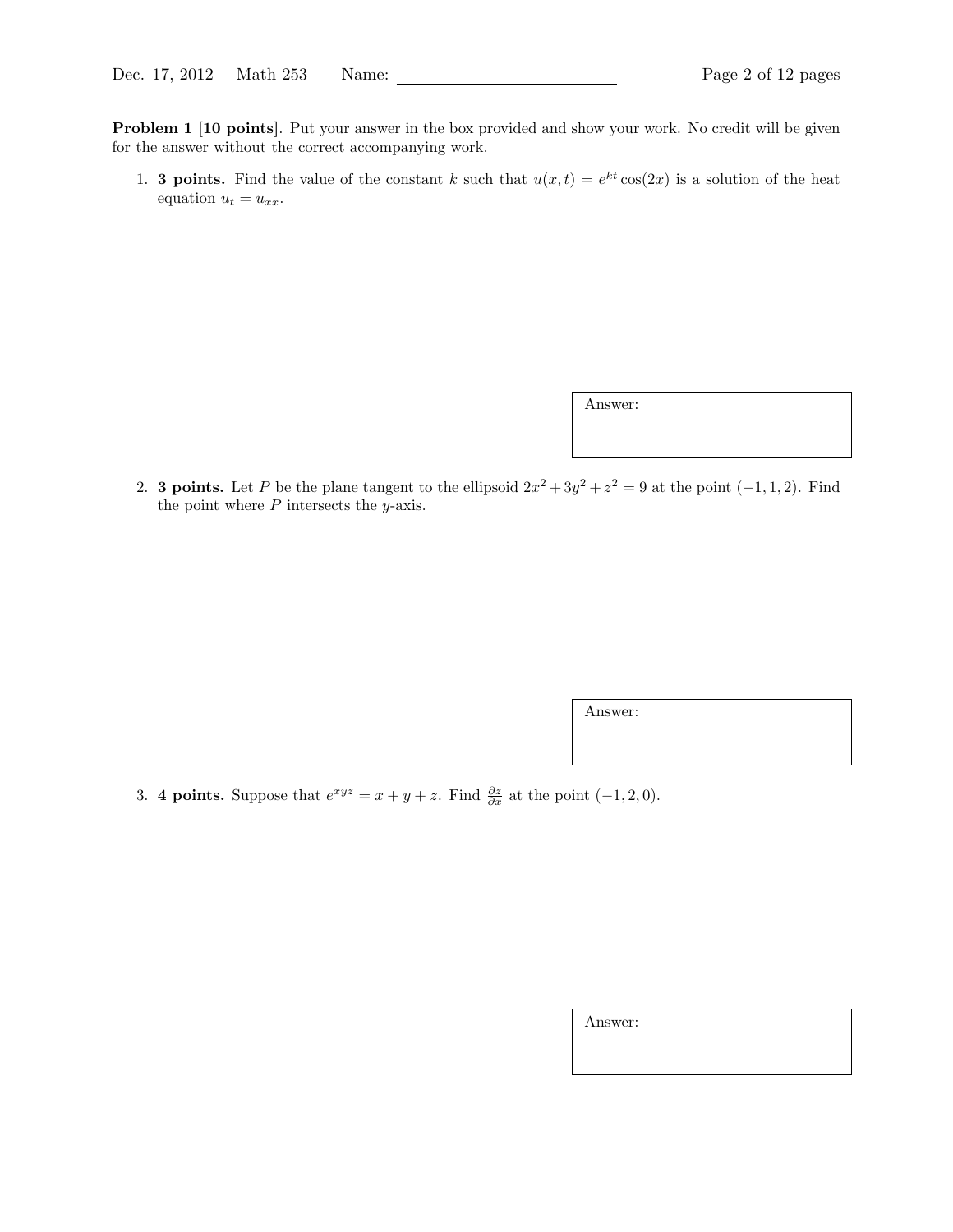Problem 2 [10 points]. Put your answer in the box provided and show your work. No credit will be given for the answer without the correct accompanying work.

1. 5 points. Let  $\alpha$  be the acute angle between the plane  $z = 4x + 2y$  and the plane tangent to the surface  $z = x^2 + y^2$  at the point  $(1, 2, 5)$ . Find  $cos(\alpha)$ .

Answer:

2. **5 points.** Find all points  $(x, y, z)$  where the hyperboloid  $x^2 + y^2 - z^2 = 1$  and the plane  $x + y - z = 1$ meet at right angles.

Answer: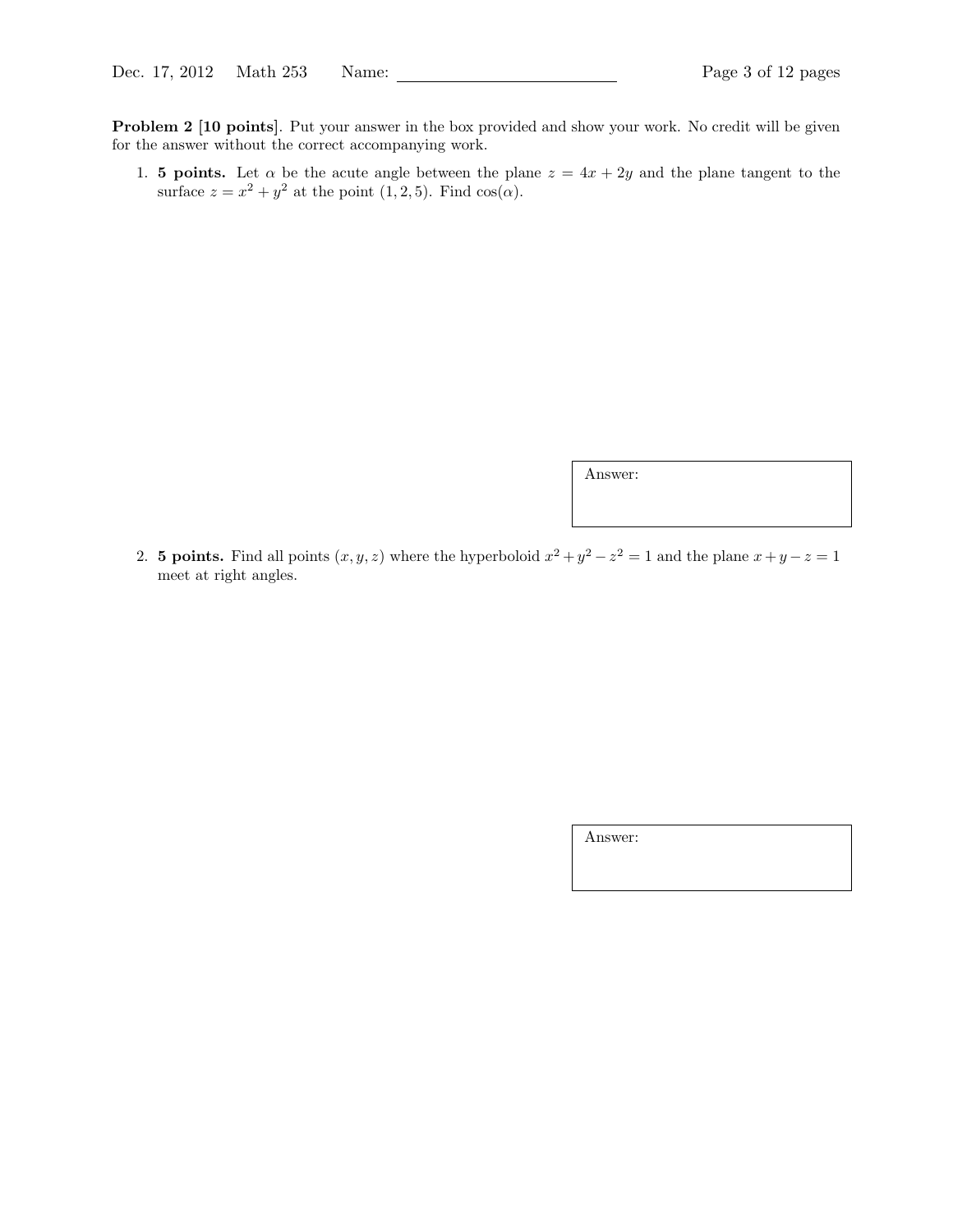Problem 3 [10 points]. Put your answer in the box provided and show your work. No credit will be given for the answer without the correct accompanying work.

1. **5 points.** Let  $f(x, y) = x^4 + xy - 5y^2$ . Consider the directional derivative of f at the point  $(a, a^3)$ in the direction  $\langle \frac{3}{5}, \frac{4}{5} \rangle$ . For what values of a is this directional derivative equal to zero?

Answer:

2. 5 points. Use linear approximation to estimate the distance from the origin to the point (6.02, 7.99). Express your answer as a single number in decimal form.

Answer: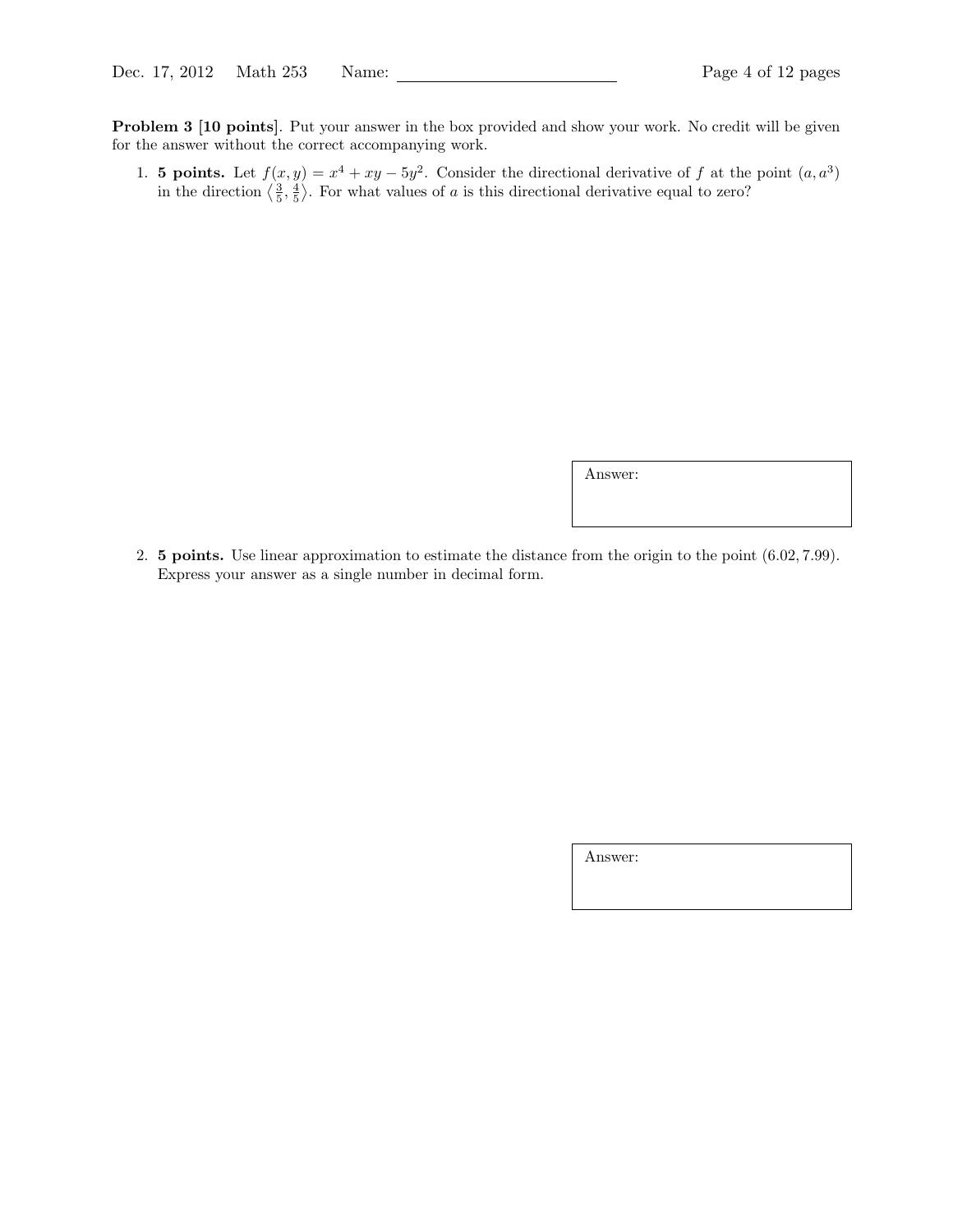

**Problem 4 [10 points].** A contour plot of a function  $f(x, y)$  is shown above. Answer the following questions concerning the points  $A, B$ , and  $C$  marked on the plot. For each question **CIRCLE THE CORRECT** ANSWER:

- 1. Point A.
	- (a) Point A is a (i) local minimum, (ii) local maximum, (iii) saddle point, (iv) not a critical point.
	- (b) At point A,  $f_x$  is (i) positive, (ii) negative, (iii) zero
	- (c) At point A,  $f_y$  is (i) positive, (ii) negative, (iii) zero
	- (d) At point A,  $f_{yy}$  is (i) positive, (ii) negative, (iii) zero

### 2. Point B.

- (a) Point B is a (i) local minimum, (ii) local maximum, (iii) saddle point, (iv) not a critical point.
- (b) At point B,  $f_x$  is (i) positive, (ii) negative, (iii) zero
- (c) At point B,  $f_{xx}$  is (i) positive, (ii) negative, (iii) zero

#### 3. Point C.

- (a) Point C is a (i) local minimum, (ii) local maximum, (iii) saddle point, (iv) not a critical point.
- (b) At point C,  $f_{xx}$  is (i) positive, (ii) negative, (iii) zero
- (c) At point C,  $f_{yy}$  is (i) positive, (ii) negative, (iii) zero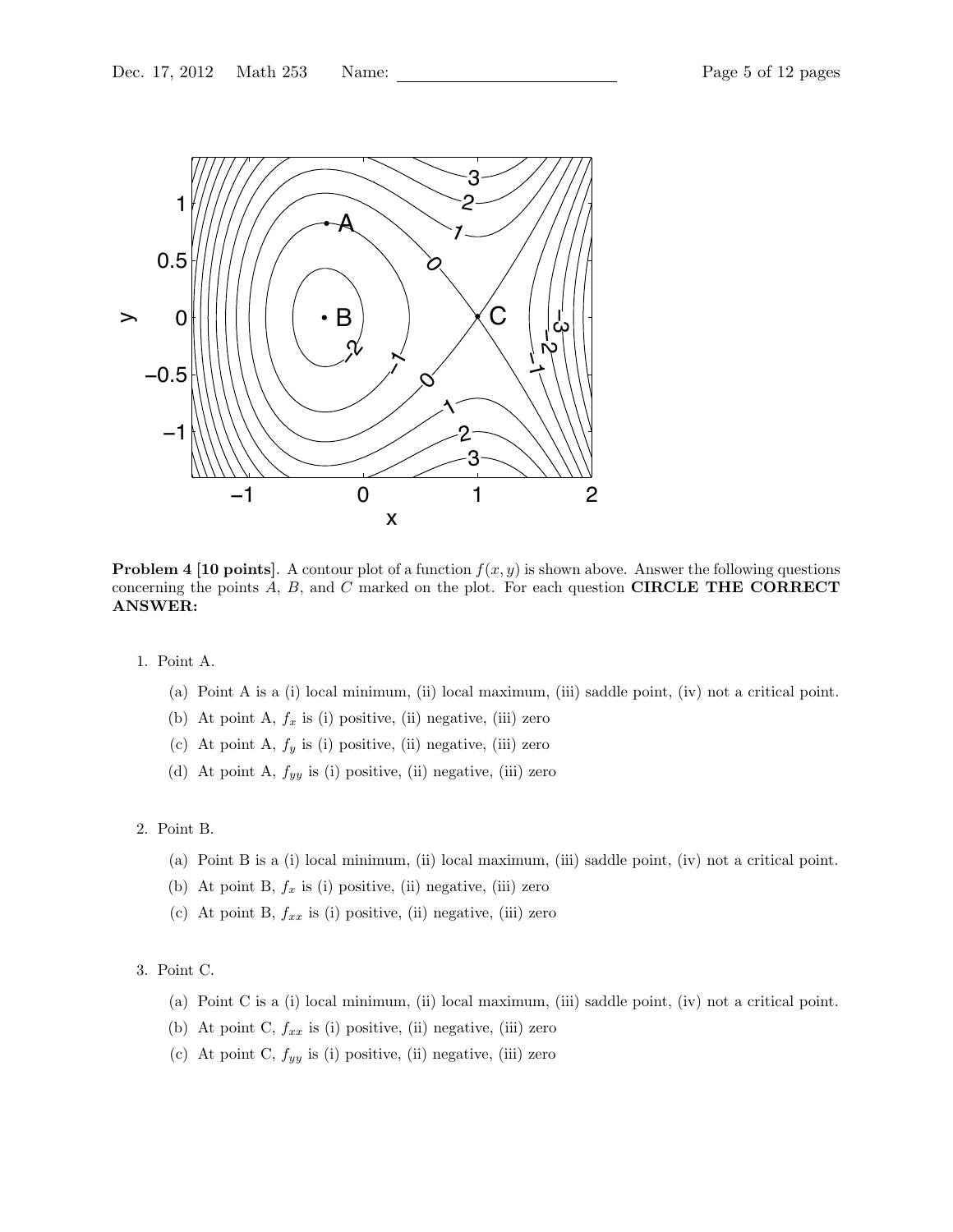**Problem 5 [12 points]**. Let D be the region which lies inside the circle  $(x-1)^2 + y^2 = 1$  and outside the circle  $x^2 + y^2 = 1$ .

1. 5 points. Sketch the circles and shade the region D. Find the coordinates of the points of intersection.



2. 7 points. Evaluate the double integral

$$
\iint_D \frac{1}{\sqrt{x^2 + y^2}} dA
$$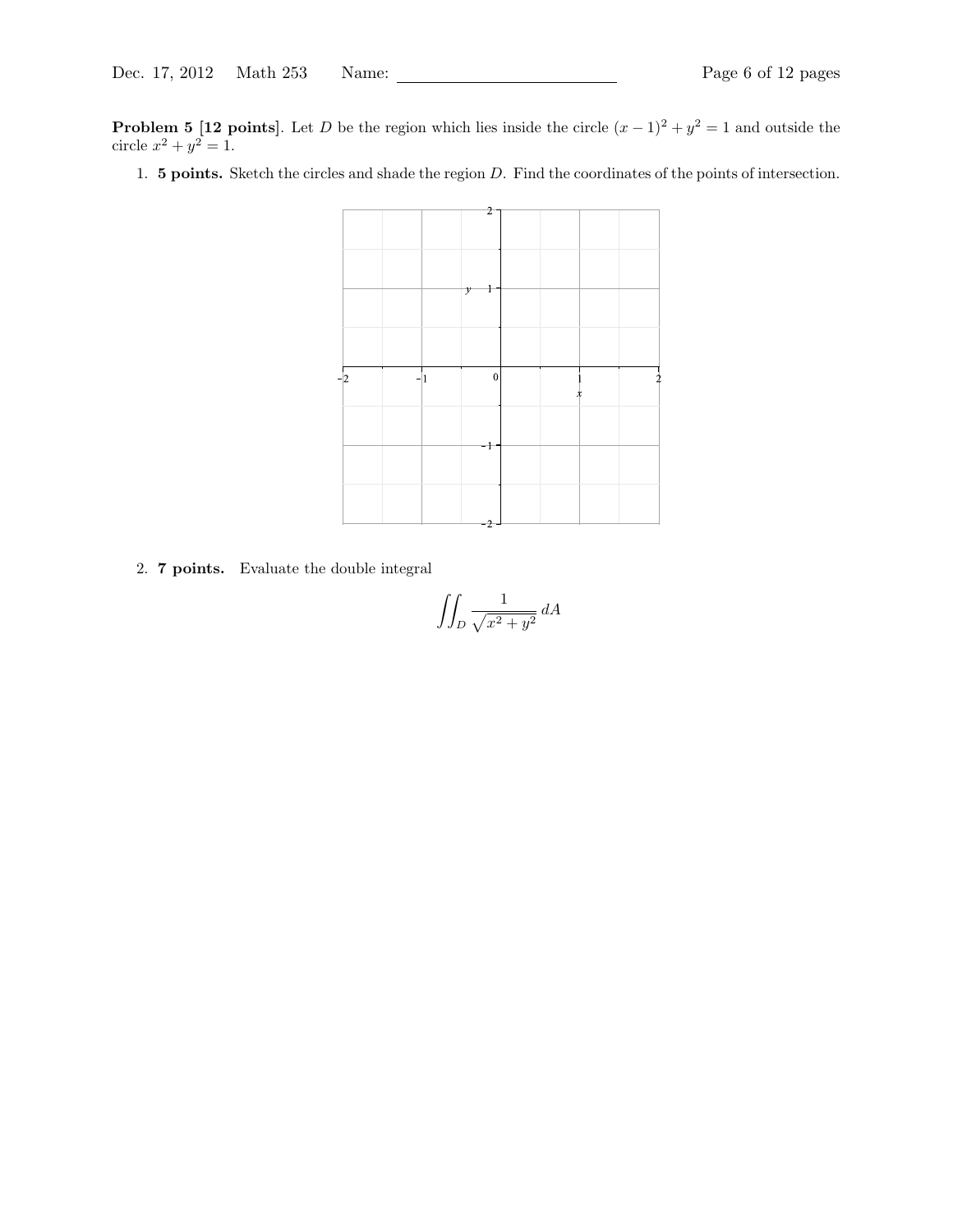# Problem 6 [12 points].

Consider the iterated integral

$$
\int_0^8 \int_{\sqrt[3]{y}}^2 \cos(x^4) \, dx \, dy
$$

1. 5 points. Sketch the region of integration on the graph provided:



2. 7 points. Evaluate the integral.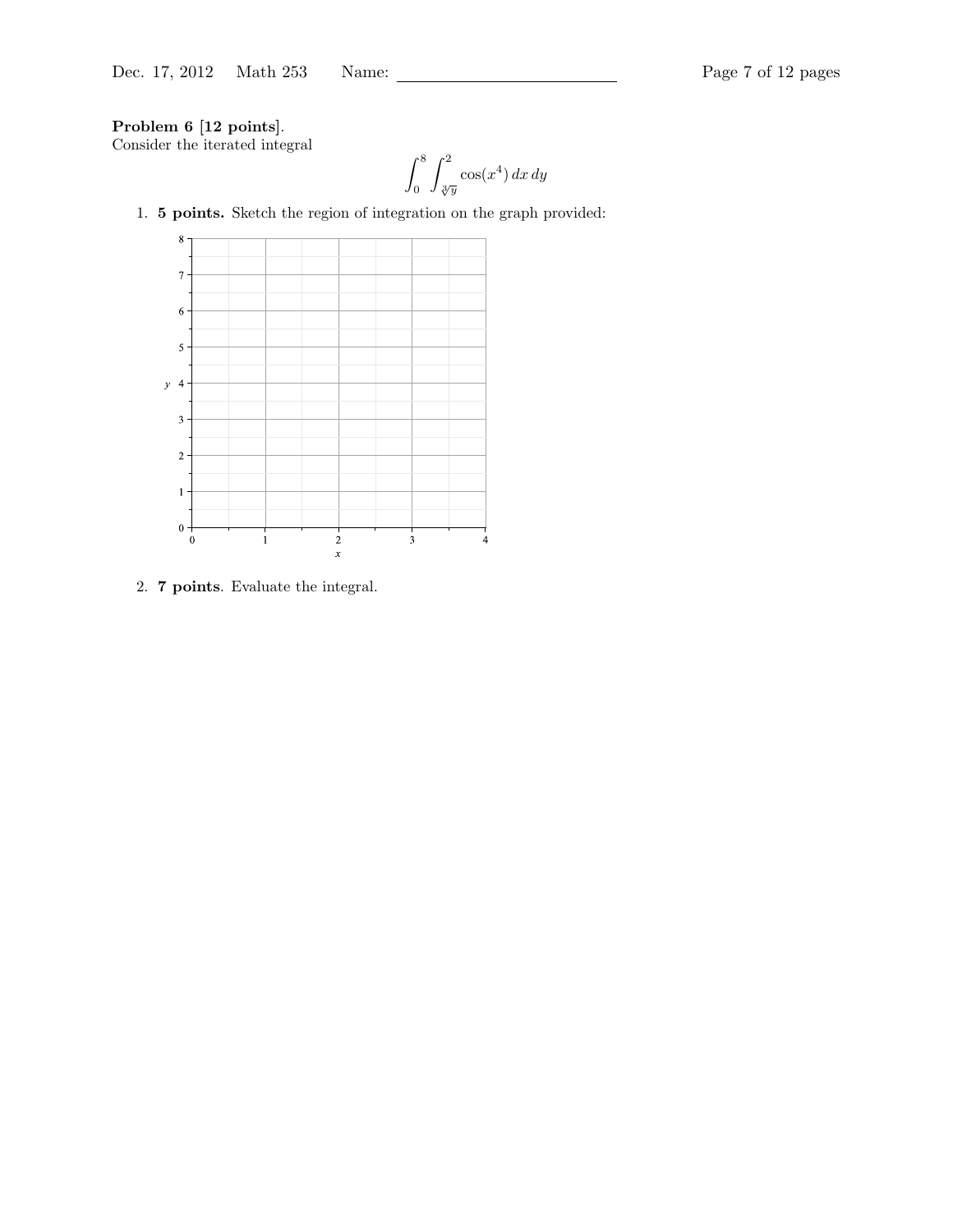### Problem 7 [15 points].

Consider the function  $f(x, y) = 2x^2 + 3y^2 - 4x - 5$  on the domain  $x^2 + y^2 \le 16$ .

1. 4 points. Find and classify the critical points of  $f$  on the interior of the domain.

2. 8 points. Use the method of Lagrange multipliers to identify the coordinates of all possible extrema of f on the boundary of the domain.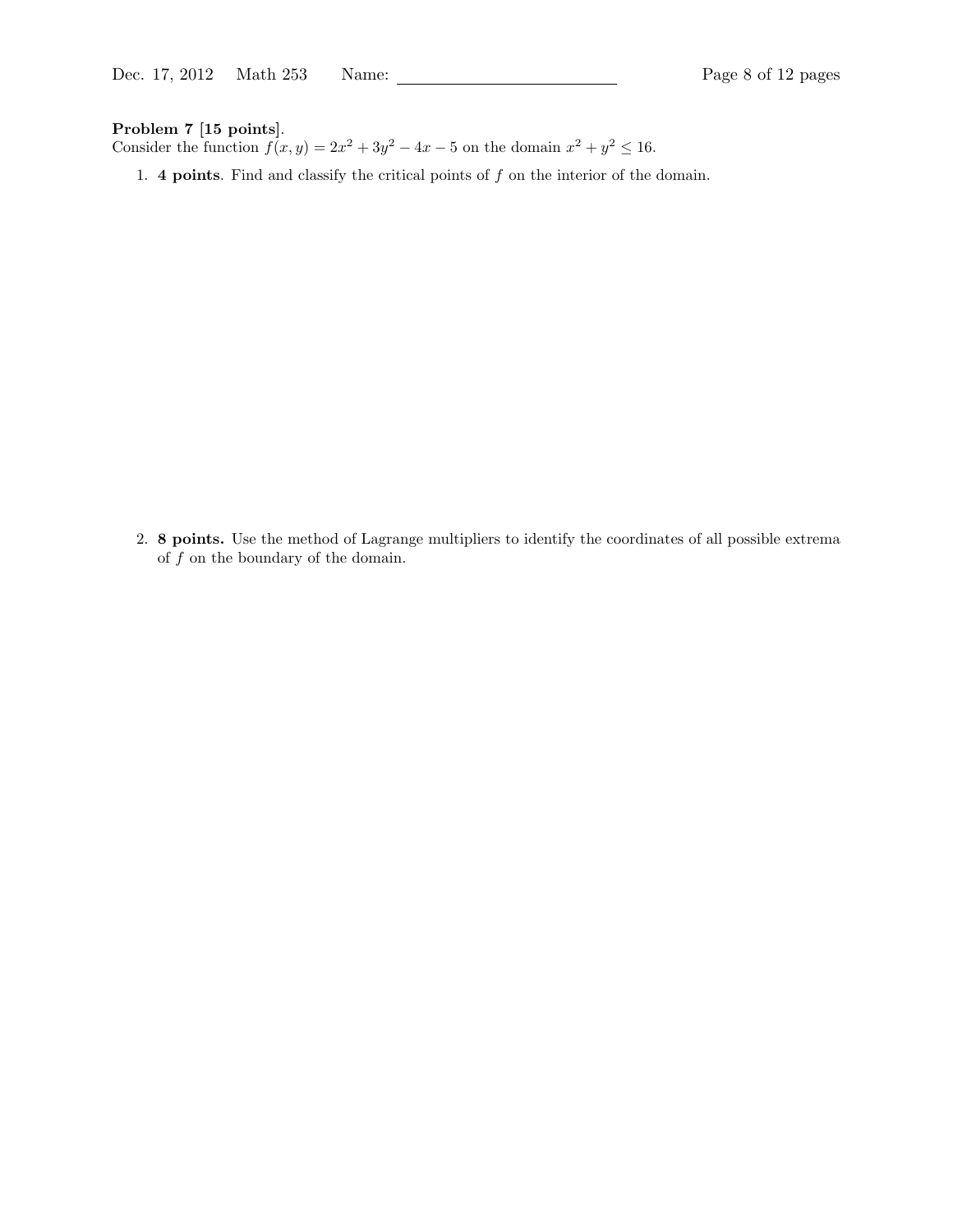# Problem 7 continued.

3. **3 points.** Determine the absolute maximum and absolute minimum values of  $f$  on the domain.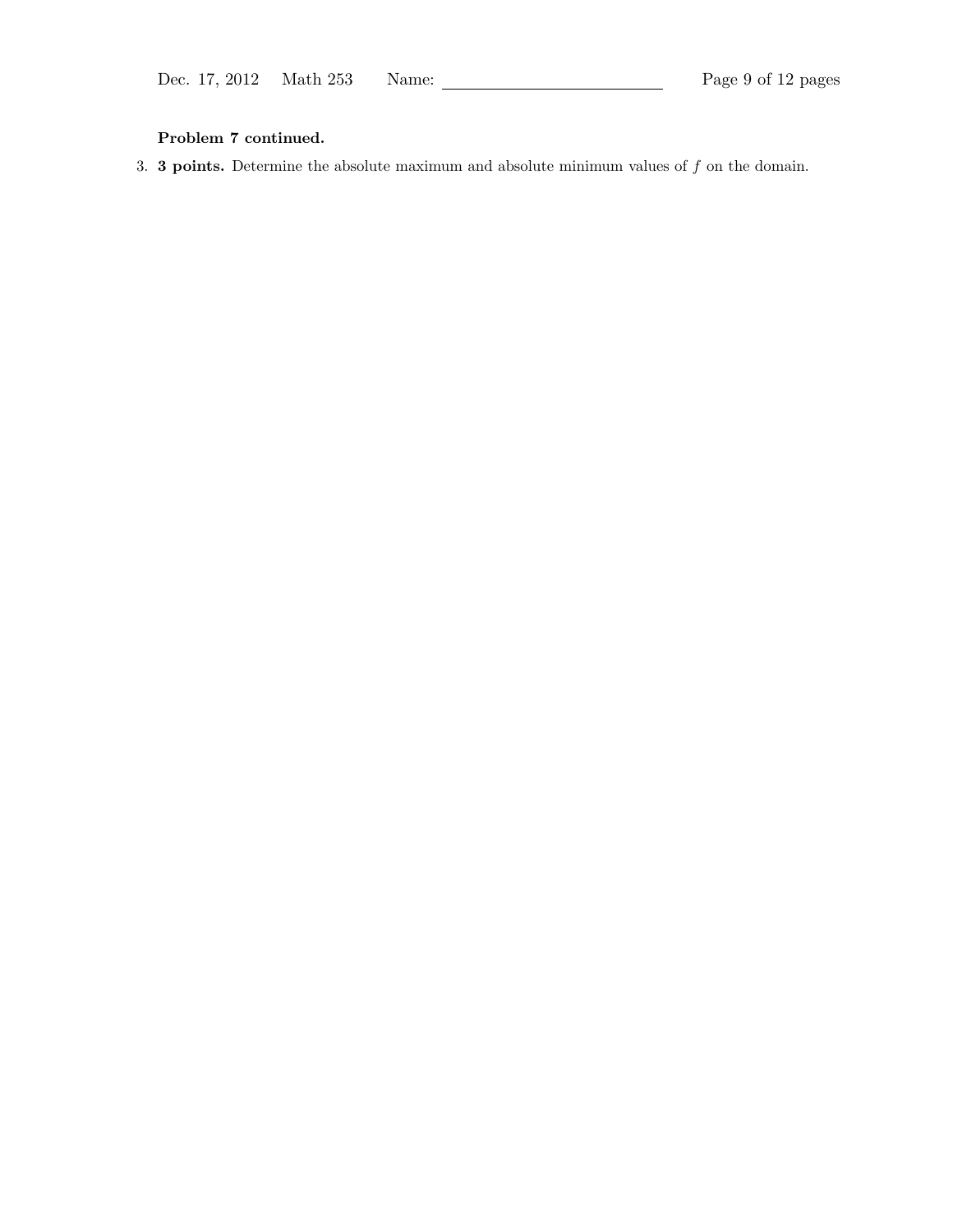**Problem 8 [21 points]**. Let E be the solid region inside of the sphere  $x^2 + y^2 + z^2 = 4$  where the x-coordinate is positive and the y-coordinate is negative.

1. **3 points.** Sketch the region  $E$ , you may use the given set of axes or draw your own. If you draw your own, include labels and coordinate values. Sketch the projection of  $E$  onto the  $xy$ -plane, and its projection onto the yz-plane using the graphs provided.





Projection of  $E$  onto the  $xy$ -plane. Projection of  $E$  onto the  $yz$ -plane.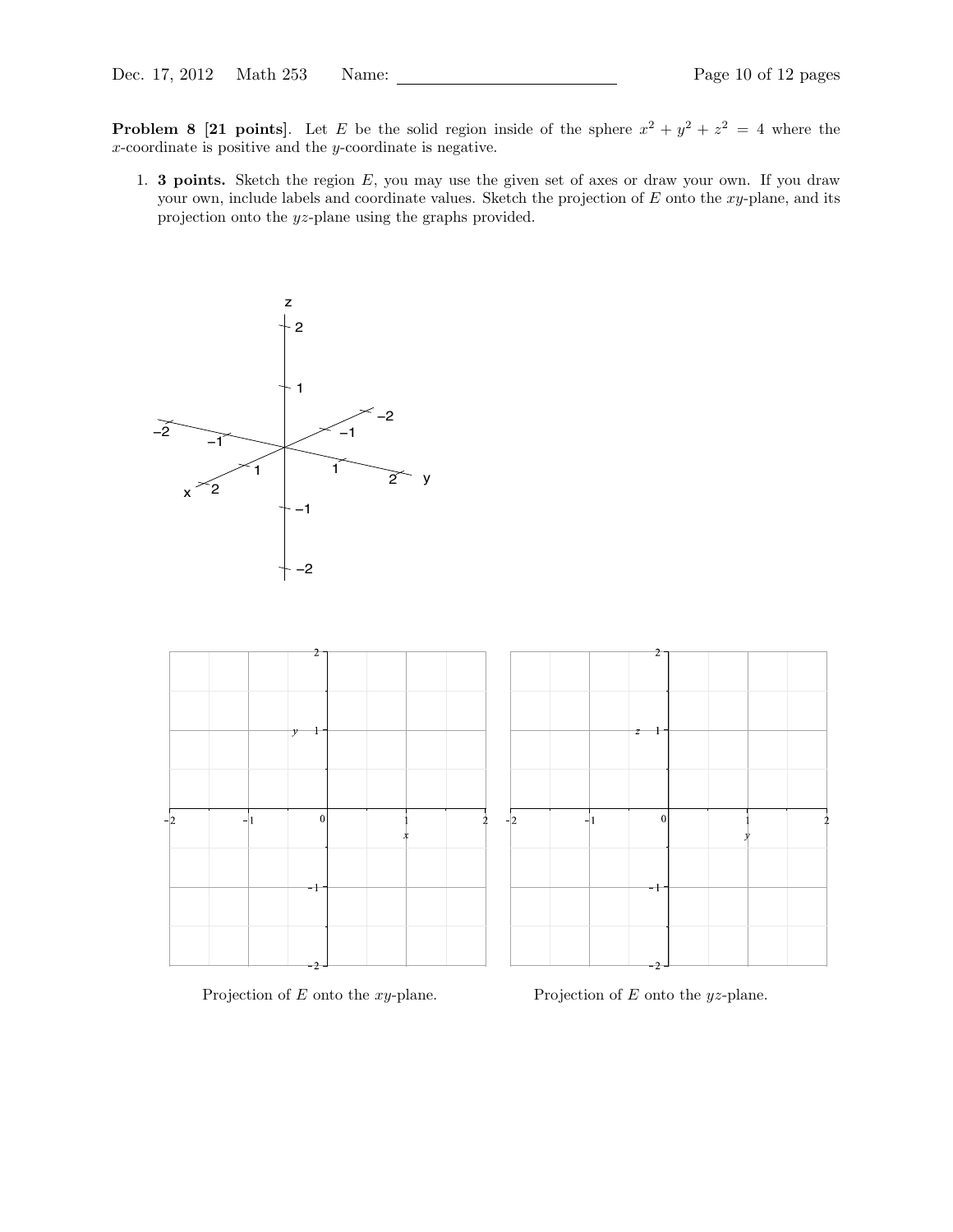### Problem 8 continued:

2. Find the limits of integration for the triple integral  $\iiint_E f(x, y, z) dV$  in the coordinates given below. 3 points each..